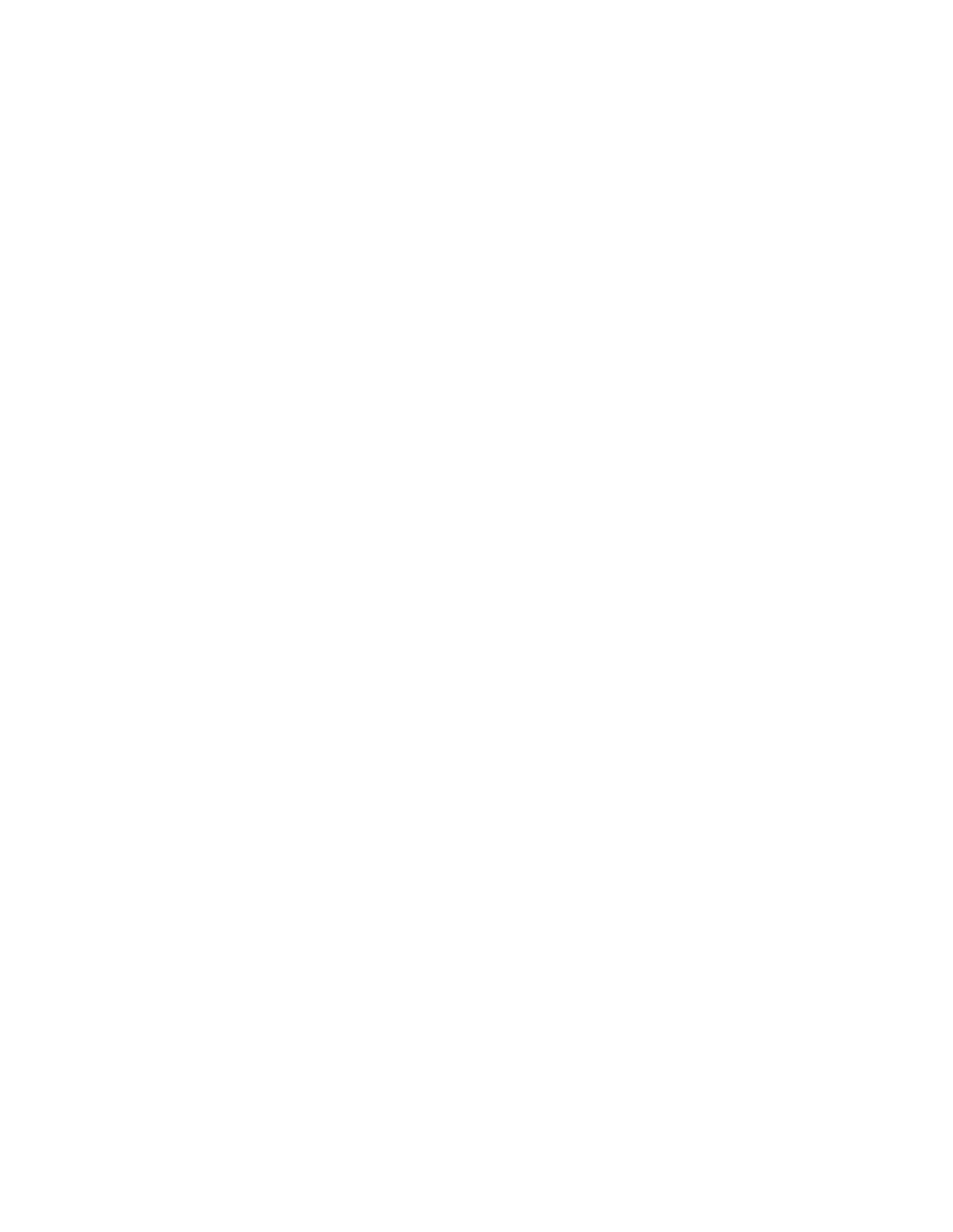# **2. Gunzberg, 9th October, 1805 Scenario Notes:**

#### **Austrian player/s briefing: Feldmarschall-Leutnant D'Aspre:**

It is Feldmarschall-Leutnant Mack`s plan to use the bridges at Gunzburg in the next couple of days and you have been ordered to hold them at all cost.

It is 9:00 a.m. Previously, from your observation point south of the village of Reisensburg you have seen French scouts on the north side of the river near Gunzburg; now, you can reasonably and accurately estimate the strengths of the French columns approaching the bridges.

General D`Aspre may start the game in Gunzburg, or at his original position.

The orders of battle and the map provided both indicate the most likely historical positions of the various Austrian commands defending the four crossing points.

The river should be 4 centimetres wide and so combat is possible across the river between formed units and skirmishers and so engineers on bridges will be within combat range of infantry or skirmishers on the opposite banks.

The streams are all crossable with a half move deduction and roads that cross them are assumed to have bridges.

Engineers are treated as skirmishers under artillery fire or in combat range of enemy infantry simply use an unopposed formed unit or skirmisher v. skirmisher combat die roll to see if the engineers are made to recoil.

The bridges were wooden structures.

At the start of the game one of the bridges may be already damaged and the Austrian engineers then one turn from the next bridge that is up-, or down-river from the damaged one. It takes engineers three turns on the bridge to make it impassable but six turns stationary on the bridge (without having been made to recoil from artillery fire or a combat) to repair it.

Engineers will act according to orders until an order is issued to change them.

#### **Victory conditions (a guide):**

The Austrian objective is simple to prevent the crossing of the Danube.

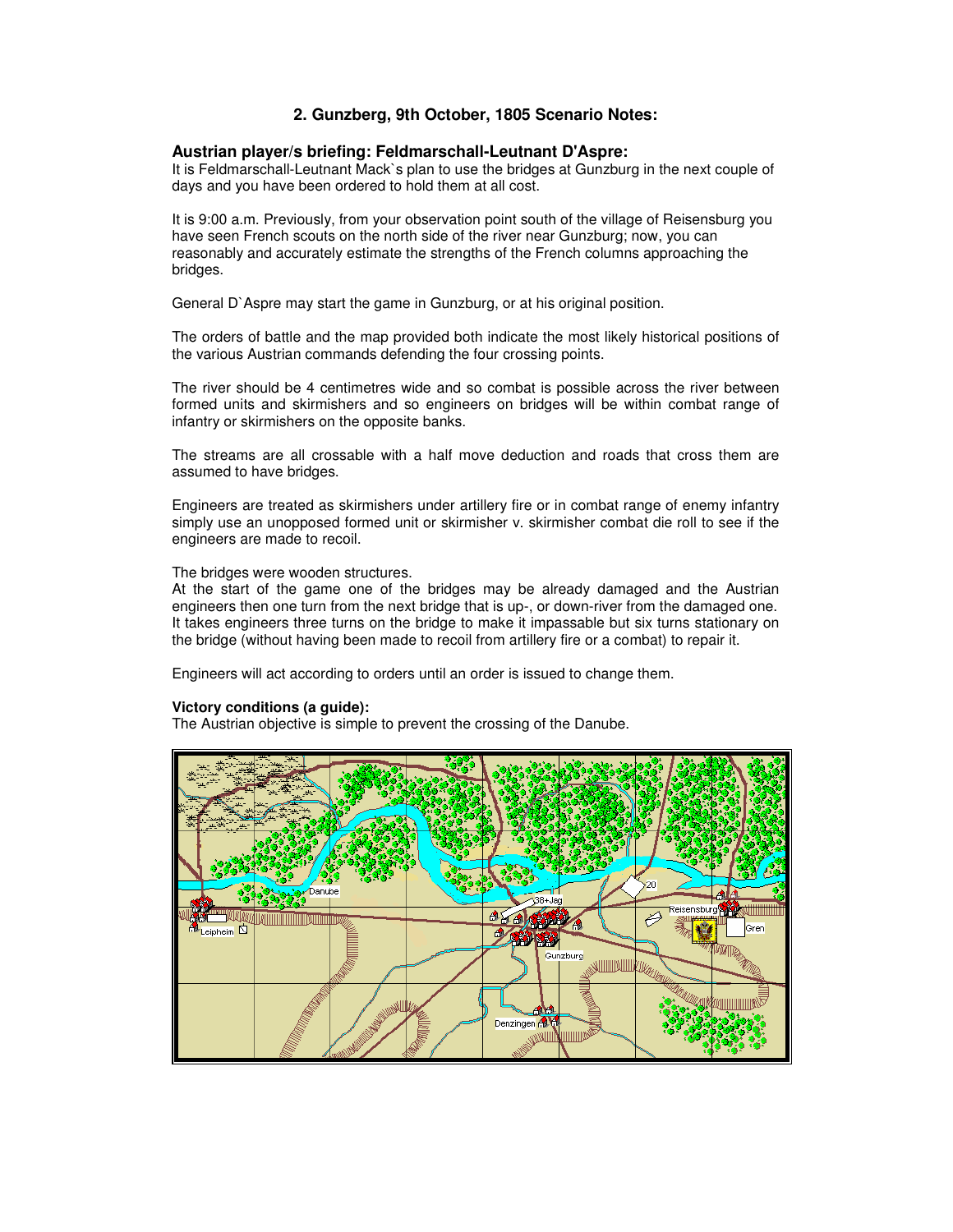# **2. Gunzberg : 9th October, 1805**

# **Austrian order of battle:**

| Feldmarschall-Leutnant D'Aspre (Good). (at Gunzburg): |  |  |
|-------------------------------------------------------|--|--|
|-------------------------------------------------------|--|--|

| Unit       | Unit   | Unit name & notes:                                        |
|------------|--------|-----------------------------------------------------------|
| No:        | Class: |                                                           |
|            |        | Tyrolean Jaegers Regiment 2 companies (2 bases)           |
| 0          | D      | <sup>st</sup> Battalion IR38 Wurrtemberg                  |
| 3          |        | 2 <sup>nd</sup> Battalion IR38 Wurrtemberg                |
|            | D      | 3 <sup>rd</sup> Battalion IR38 Wurrtemberg                |
|            |        |                                                           |
| 5          | D      | Austrian engineers                                        |
| Artillery: |        |                                                           |
|            |        | Brigade artillery 6x 3 pdrs and 2x 6pdrs (4 medium bases) |
|            |        | 3 light bases and 1 medium can be used as battalion guns. |

# At the bridge to the east of Gunzburg:

| 6  |   | st Battalion IR20 Kaunitz-Rietberg                        |
|----|---|-----------------------------------------------------------|
|    |   | 2 <sup>nd</sup> Battalion IR20 Kaunitz-Rietberg           |
|    |   | 3 <sup>rd</sup> Battalion IR20 Kaunitz-Rietberg           |
| 9  |   | 4 <sup>th</sup> Battalion IR20 Kaunitz-Rietberg           |
|    |   |                                                           |
|    |   | Brigade under separate command (Average):                 |
| 10 | В | 6 <sup>th</sup> Chevaulegers Regiment Rosenberg (2 bases) |
|    |   | 2 <sup>nd</sup> Uhlanen Regiment Schwarzenberg (2 bases)  |

### In Leipheim (Average):

| 12 | IR25 Sporck (1bn)                                          |
|----|------------------------------------------------------------|
| 13 | IR62 Jellacic (1bn)                                        |
|    |                                                            |
|    | Regiment under separate command (Average):                 |
| 14 | 8 <sup>th</sup> Kuirassier Regiment Hohenzollern (2 bases) |

## GM Mayer (Average): Grenadier brigade: (in Reisensburg)

| -15 | . .<br>Grenadier battalion Auersperg IR24 |
|-----|-------------------------------------------|
|     |                                           |
| 16  | Grenadier battalion Erz. Karl IR3         |
|     | Grenadier battalion Froon IR54            |
|     | Grenadier battalion Reuss-Plauen IR17     |

The army command rating is poor.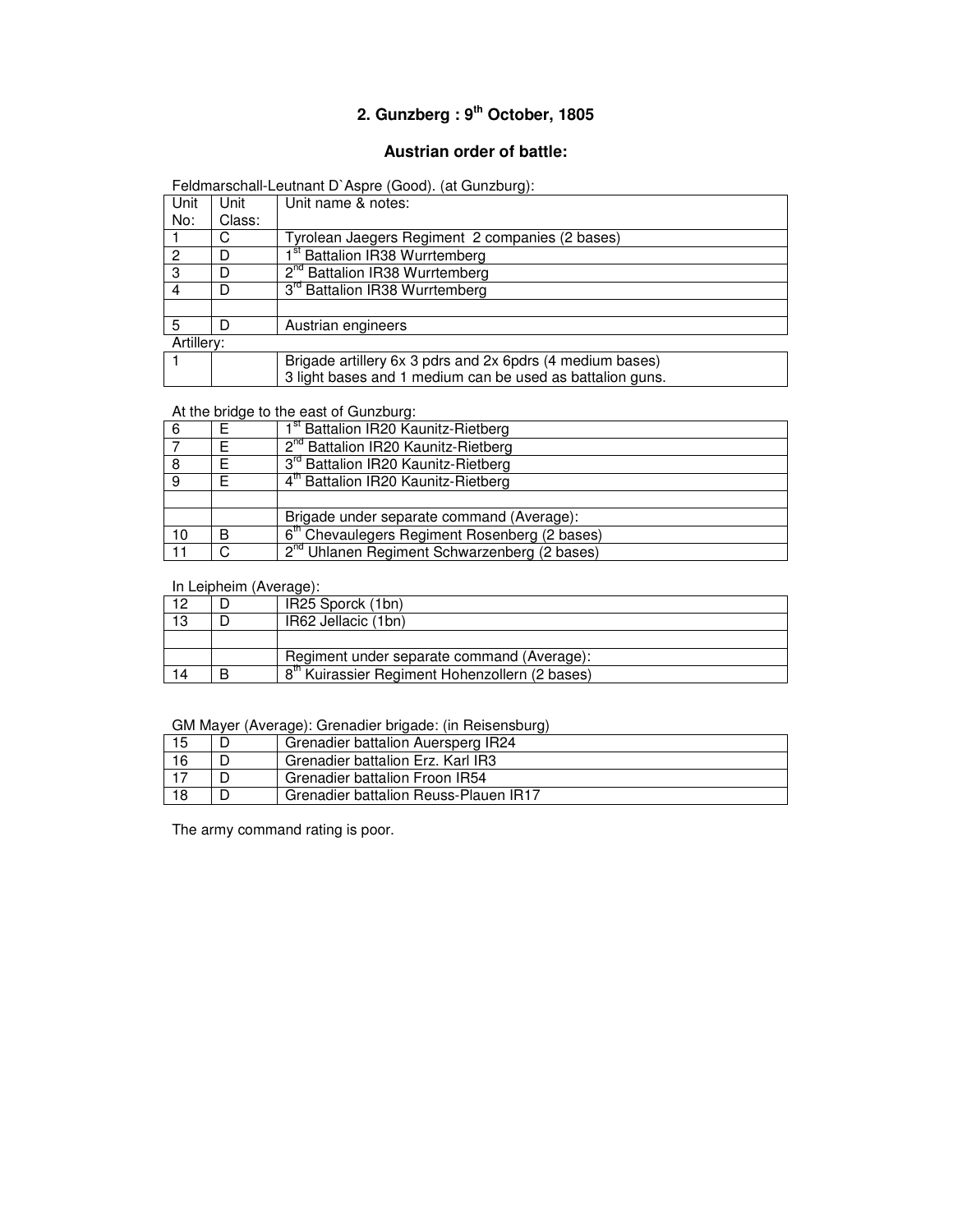#### **2. Gunzberg 9th October, 1805 Scenario Notes:**

### **French player/s briefing: Général de Division Mahler:**

Ney has been instructed by Berthier to capture Gunzburg and sever the Austrian's escape route towards Augsburg. Your orders are to capture the bridges in the Gunzburg area and establish a bridgehead there.

Light cavalry patrols have informed you of much activity around Gunzburg and choosing to make a personal reconnaissance yourself, upon some high ground about two miles from your objective, you are able to identify that the main body of Austrian troops are holding the area around Gunzburg.

The orders of battle and the map provided both indicate the possible entry positions of the attacking French columns. French forces will appear advanced one move on the table in column on the roads approaching the bridges (more detailed information on OOB).

The river should be 4 centimetres wide and so combat is possible across the river between formed units and skirmishers and so engineers on bridges will be within combat range of infantry or skirmishers on the opposite banks.

The streams are all crossable with a half move deduction and roads that cross them are assumed to have bridges.

Sappers are treated as skirmishers under artillery fire or in combat range of enemy infantry simply use an unopposed formed unit or skirmisher v. skirmisher combat die roll to see if the sappers are made to recoil.

The bridges are all wooden structures. It takes sappers three turns on the bridge to make it impassable but six turns stationary on the bridge to repair it.

Sappers will act according to orders until an order is issued to change them.

French players are advised to use light infantry skirmishers ahead of their columns (possibly a brigade formed for the purpose) and place sappers close to the head of any column where a bridge being crossed is likely to be damaged.

#### **Victory conditions:**

Mahler`s troops must form one or more bridgeheads with four battalions in good morale for a French victory.

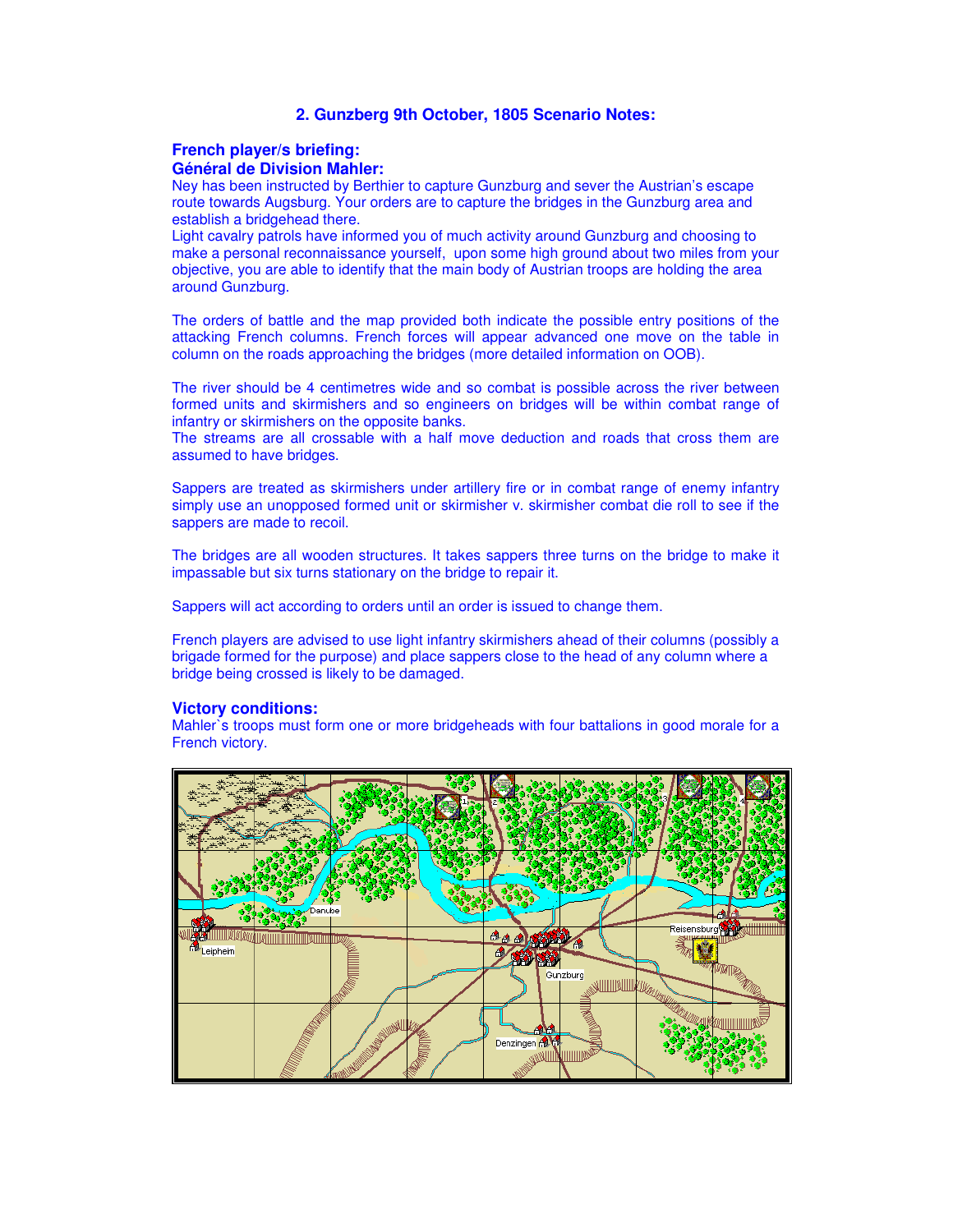# **2. Gunzberg : 9th October, 1805**

### **French order of battle:**

VI Corps : Maréchal Michel Ney (not present):

Général de Division Mahler (Good).

Advancing on Gunzburg: (arriving on turn one, at point "1" on the map): 1<sup>st</sup> Brigade: Général de Brigade Marcognet (Good).

| Unit | <b>Unit</b> | Unit name & notes:                 |
|------|-------------|------------------------------------|
| No:  | Class:      |                                    |
|      | C           | 1/25 <sup>th</sup> Légère Regiment |
|      | C           | 2/25 <sup>th</sup> Légère Regiment |
| 3    | C           | 3/25 <sup>th</sup> Légère Regiment |
|      | C           | $2/27th$ Ligne Regiment            |
|      |             |                                    |
|      | C           | Company of Sappers.                |

2<sup>nd</sup> Brigade: Général de Brigade Lallemande (Good).

|          | (also arriving on turn one, at point "1" on the map): |                                   |  |
|----------|-------------------------------------------------------|-----------------------------------|--|
|          |                                                       | $1/50m$ Ligne Regiment            |  |
|          |                                                       | 2/50 <sup>th</sup> Ligne Regiment |  |
| Reserve: |                                                       |                                   |  |
|          |                                                       | $1/27m$ Ligne Regiment            |  |

Labasse (Good): (arriving on turn three, at point "3" on the map):

| l 9        |                                                                                | 1/59 <sup>th</sup> Ligne Regiment |  |
|------------|--------------------------------------------------------------------------------|-----------------------------------|--|
| 10         |                                                                                | 2/59 <sup>th</sup> Ligne Regiment |  |
| Artillery: |                                                                                |                                   |  |
|            | Divisional Foot Artillery Battery: 1x 12pdr, 2x 4pdrs, 4x 8pdrs 1x 6" Howitzer |                                   |  |
|            | (3 medium bases)                                                               |                                   |  |

Advancing on Leipheim (arriving on turn one, at point "1" on the map):

Lefol (Good):

|  | Elite Battalion Grenadiers from the $27^{\text{th}}/50^{\text{th}}/59^{\text{th}}$ & Carabineers from the $25^{\text{th}}$<br>Leaere |
|--|--------------------------------------------------------------------------------------------------------------------------------------|
|  |                                                                                                                                      |
|  | Sappers from 27 <sup>th</sup> Ligne                                                                                                  |

The army command rating is brilliant.